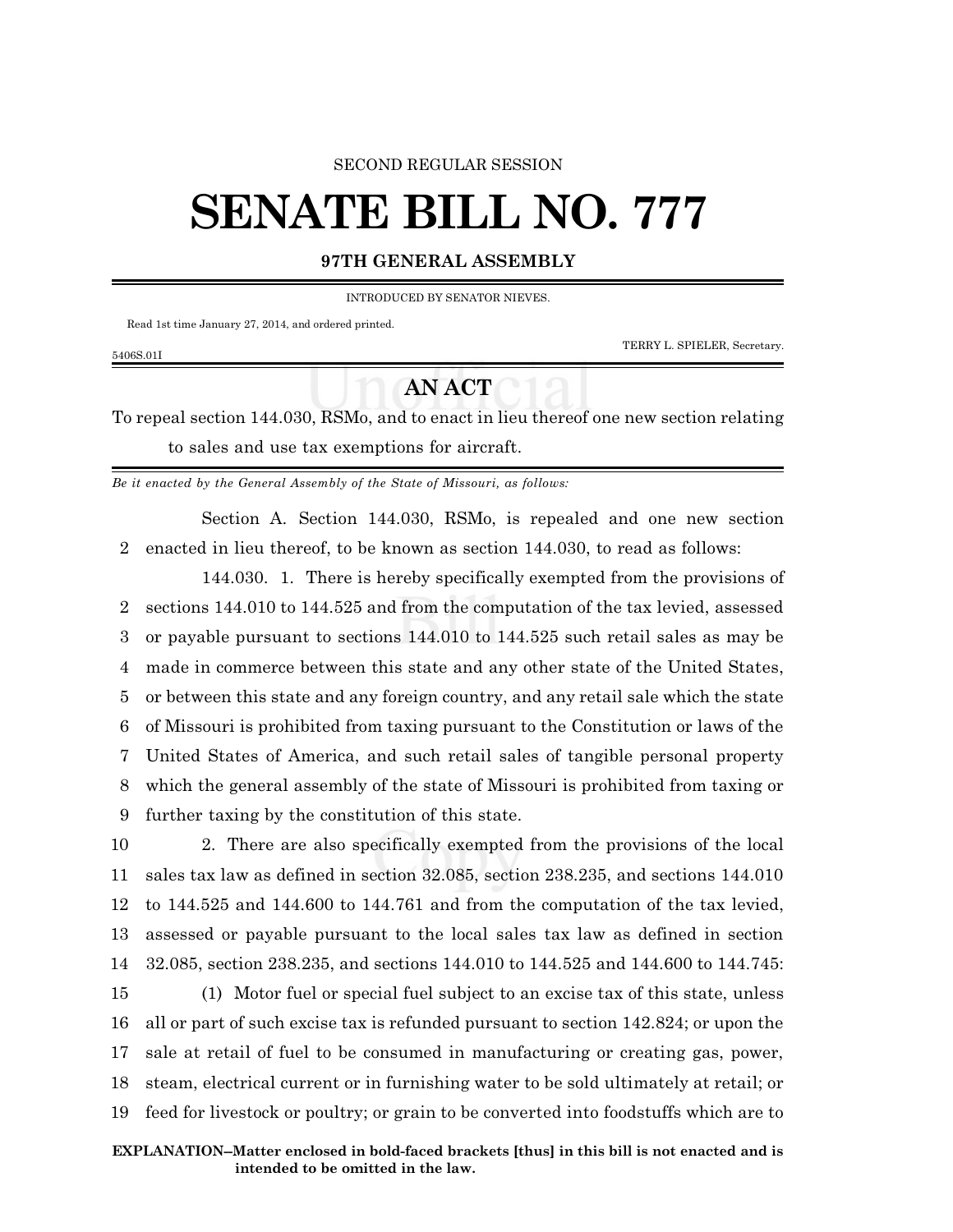be sold ultimately in processed form at retail; or seed, limestone or fertilizer which is to be used for seeding, liming or fertilizing crops which when harvested will be sold at retail or will be fed to livestock or poultry to be sold ultimately in processed form at retail; economic poisons registered pursuant to the provisions of the Missouri pesticide registration law (sections 281.220 to 281.310) which are to be used in connection with the growth or production of crops, fruit trees or orchards applied before, during, or after planting, the crop of which when harvested will be sold at retail or will be converted into foodstuffs which are to be sold ultimately in processed form at retail;

 (2) Materials, manufactured goods, machinery and parts which when used in manufacturing, processing, compounding, mining, producing or fabricating become a component part or ingredient of the new personal property resulting from such manufacturing, processing, compounding, mining, producing or fabricating and which new personal property is intended to be sold ultimately for final use or consumption; and materials, including without limitation, gases and manufactured goods, including without limitation slagging materials and firebrick, which are ultimately consumed in the manufacturing process by blending, reacting or interacting with or by becoming, in whole or in part, component parts or ingredients of steel products intended to be sold ultimately for final use or consumption;

 (3) Materials, replacement parts and equipment purchased for use directly upon, and for the repair and maintenance or manufacture of, motor vehicles, watercraft, railroad rolling stock or aircraft engaged as common carriers of persons or property;

 (4) Motor vehicles registered in excess of fifty-four thousand pounds, and the trailers pulled by such motor vehicles, that are actually used in the normal course of business to haul property on the public highways of the state, and that are capable of hauling loads commensurate with the motor vehicle's registered weight; and the materials, replacement parts, and equipment purchased for use directly upon, and for the repair and maintenance or manufacture of such vehicles. For purposes of this subdivision "motor vehicle" and "public highway" shall have the meaning as ascribed in section 390.020;

 (5) Replacement machinery, equipment, and parts and the materials and supplies solely required for the installation or construction of such replacement machinery, equipment, and parts, used directly in manufacturing, mining, fabricating or producing a product which is intended to be sold ultimately for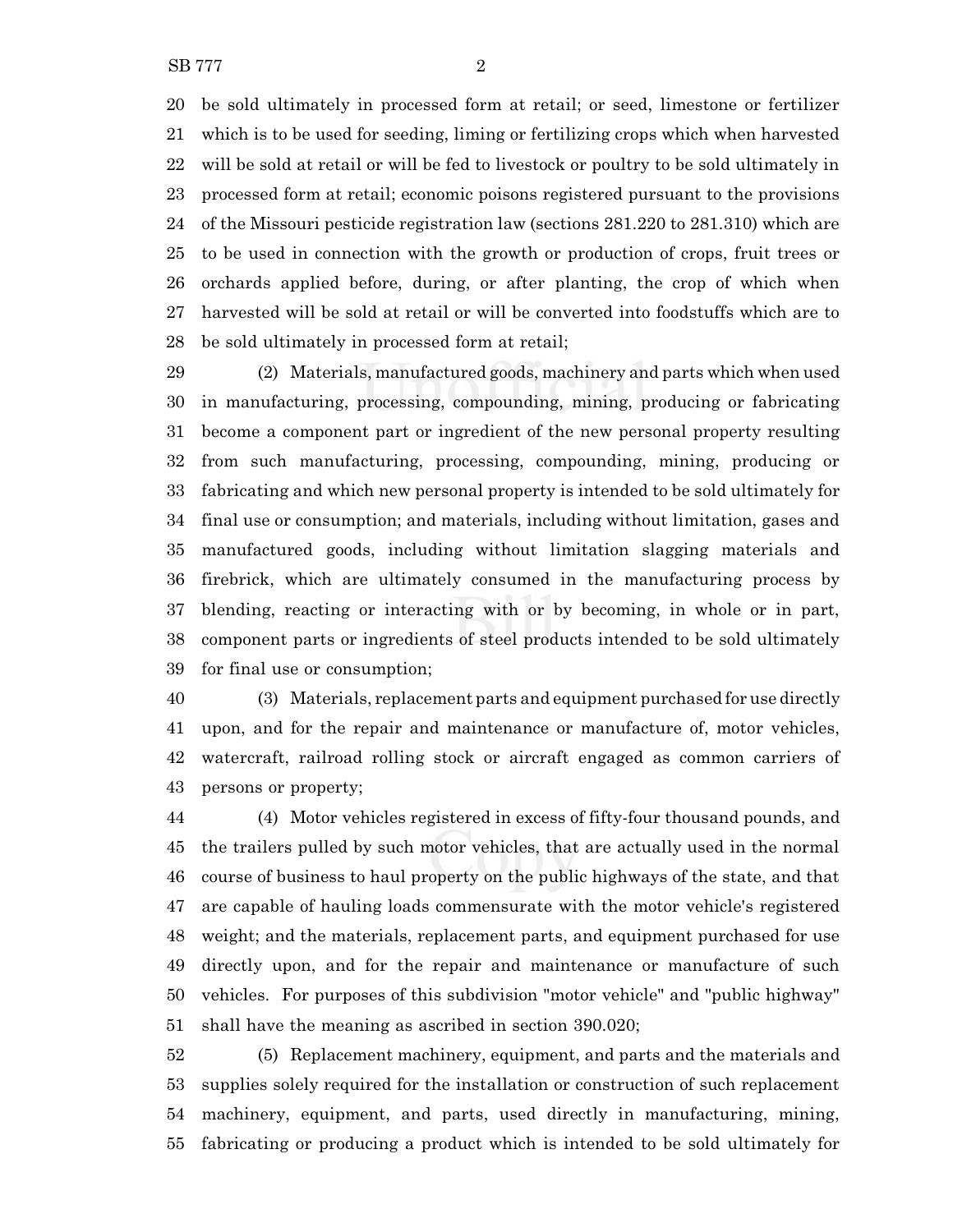final use or consumption; and machinery and equipment, and the materials and supplies required solely for the operation, installation or construction of such machinery and equipment, purchased and used to establish new, or to replace or expand existing, material recovery processing plants in this state. For the purposes of this subdivision, a "material recovery processing plant" means a facility that has as its primary purpose the recovery of materials into a useable product or a different form which is used in producing a new product and shall include a facility or equipment which are used exclusively for the collection of recovered materials for delivery to a material recovery processing plant but shall not include motor vehicles used on highways. For purposes of this section, the terms motor vehicle and highway shall have the same meaning pursuant to section 301.010. Material recovery is not the reuse of materials within a manufacturing process or the use of a product previously recovered. The material recovery processing plant shall qualify under the provisions of this section regardless of ownership of the material being recovered;

 (6) Machinery and equipment, and parts and the materials and supplies solely required for the installation or construction of such machinery and equipment, purchased and used to establish new or to expand existing manufacturing, mining or fabricating plants in the state if such machinery and equipment is used directly in manufacturing, mining or fabricating a product which is intended to be sold ultimately for final use or consumption;

 (7) Tangible personal property which is used exclusively in the manufacturing, processing, modification or assembling of products sold to the United States government or to any agency of the United States government;

 (8) Animals or poultry used for breeding or feeding purposes, or captive wildlife;

 (9) Newsprint, ink, computers, photosensitive paper and film, toner, printing plates and other machinery, equipment, replacement parts and supplies used in producing newspapers published for dissemination of news to the general public;

 (10) The rentals of films, records or any type of sound or picture transcriptions for public commercial display;

 (11) Pumping machinery and equipment used to propel products delivered by pipelines engaged as common carriers;

 (12) Railroad rolling stock for use in transporting persons or property in interstate commerce and motor vehicles licensed for a gross weight of twenty-four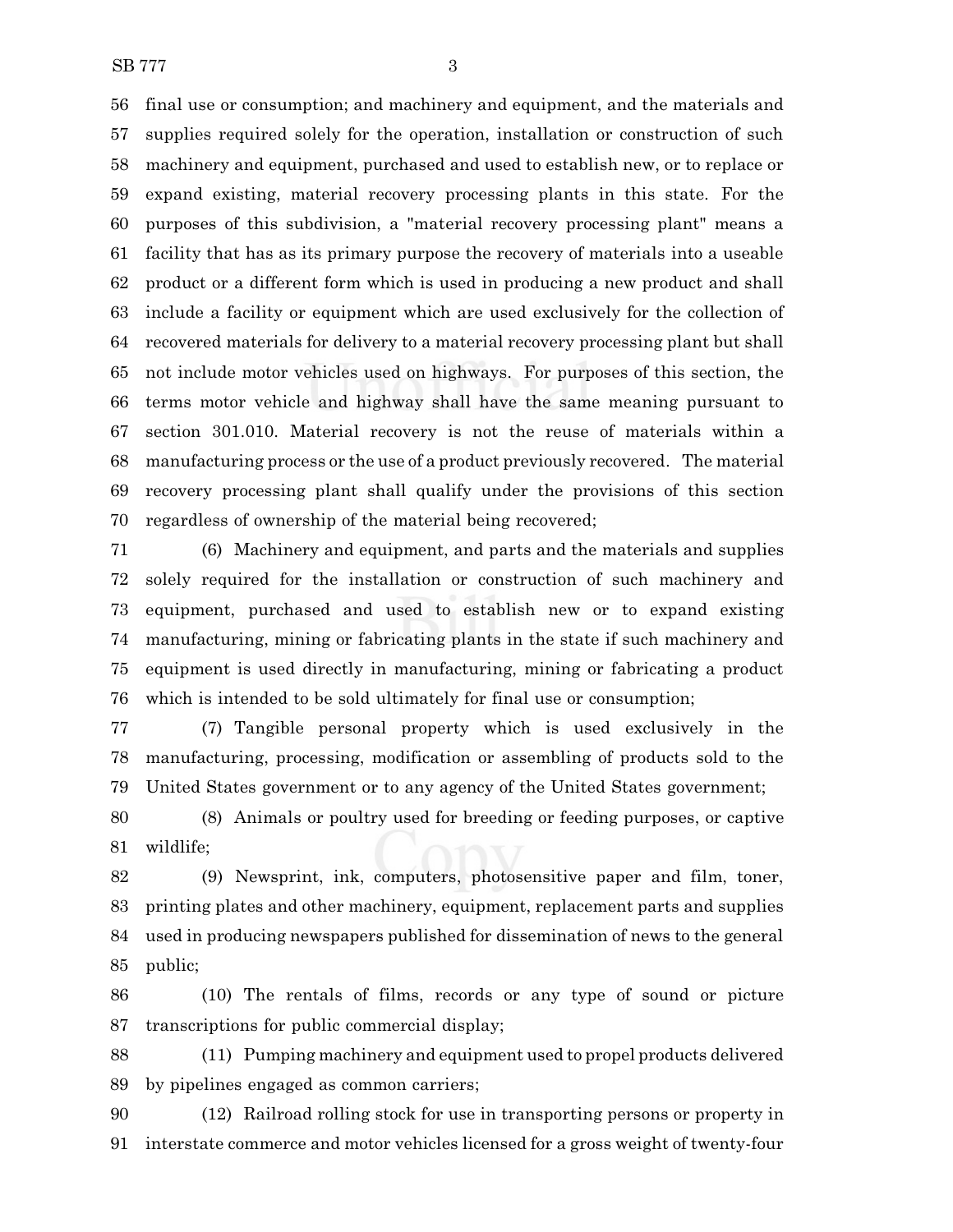thousand pounds or more or trailers used by common carriers, as defined in section 390.020, in the transportation of persons or property;

 (13) Electrical energy used in the actual primary manufacture, processing, compounding, mining or producing of a product, or electrical energy used in the actual secondary processing or fabricating of the product, or a material recovery processing plant as defined in subdivision (5) of this subsection, in facilities owned or leased by the taxpayer, if the total cost of electrical energy so used exceeds ten percent of the total cost of production, either primary or secondary, exclusive of the cost of electrical energy so used or if the raw materials used in such processing contain at least twenty-five percent recovered materials as defined in section 260.200. There shall be a rebuttable presumption that the raw materials used in the primary manufacture of automobiles contain at least twenty-five percent recovered materials. For purposes of this subdivision, "processing" means any mode of treatment, act or series of acts performed upon materials to transform and reduce them to a different state or thing, including treatment necessary to maintain or preserve such processing by the producer at the production facility;

 (14) Anodes which are used or consumed in manufacturing, processing, compounding, mining, producing or fabricating and which have a useful life of less than one year;

 (15) Machinery, equipment, appliances and devices purchased or leased and used solely for the purpose of preventing, abating or monitoring air pollution, and materials and supplies solely required for the installation, construction or reconstruction of such machinery, equipment, appliances and devices;

 (16) Machinery, equipment, appliances and devices purchased or leased and used solely for the purpose of preventing, abating or monitoring water pollution, and materials and supplies solely required for the installation, construction or reconstruction of such machinery, equipment, appliances and devices;

(17) Tangible personal property purchased by a rural water district;

 (18) All amounts paid or charged for admission or participation or other fees paid by or other charges to individuals in or for any place of amusement, entertainment or recreation, games or athletic events, including museums, fairs, zoos and planetariums, owned or operated by a municipality or other political subdivision where all the proceeds derived therefrom benefit the municipality or other political subdivision and do not inure to any private person, firm, or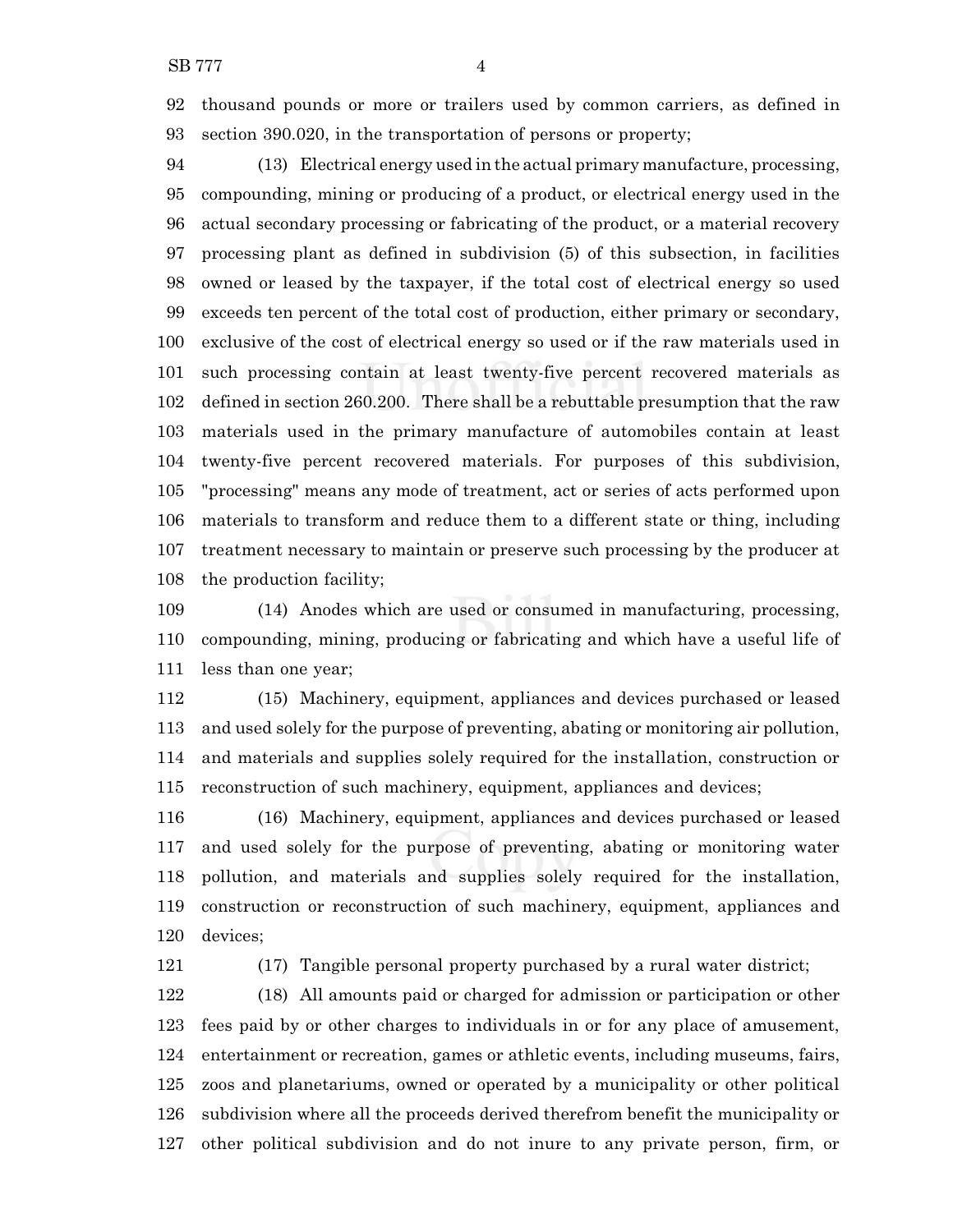corporation, provided, however, that a municipality or other political subdivision may enter into revenue-sharing agreements with private persons, firms, or corporations providing goods or services, including management services, in or for the place of amusement, entertainment or recreation, games or athletic events, and provided further that nothing in this subdivision shall exempt from tax any amounts retained by any private person, firm, or corporation under such revenue-sharing agreement;

 (19) All sales of insulin and prosthetic or orthopedic devices as defined on January 1, 1980, by the federal Medicare program pursuant to Title XVIII of the Social Security Act of 1965, including the items specified in Section 1862(a)(12) of that act, and also specifically including hearing aids and hearing aid supplies and all sales of drugs which may be legally dispensed by a licensed pharmacist only upon a lawful prescription of a practitioner licensed to administer those items, including samples and materials used to manufacture samples which may be dispensed by a practitioner authorized to dispense such samples and all sales or rental of medical oxygen, home respiratory equipment and accessories, hospital beds and accessories and ambulatory aids, all sales or rental of manual and powered wheelchairs, stairway lifts, Braille writers, electronic Braille equipment and, if purchased or rented by or on behalf of a person with one or more physical or mental disabilities to enable them to function more independently, all sales or rental of scooters, reading machines, electronic print enlargers and magnifiers, electronic alternative and augmentative communication devices, and items used solely to modify motor vehicles to permit the use of such motor vehicles by individuals with disabilities or sales of over-the-counter or nonprescription drugs to individuals with disabilities, and drugs required by the Food and Drug Administration to meet the over-the-counter drug product labeling requirements in 21 CFR 201.66, or its successor, as prescribed by a health care practitioner licensed to prescribe;

 (20) All sales made by or to religious and charitable organizations and institutions in their religious, charitable or educational functions and activities and all sales made by or to all elementary and secondary schools operated at public expense in their educational functions and activities;

 (21) All sales of aircraft to common carriers for storage or for use in interstate commerce and all sales made by or to not-for-profit civic, social, service or fraternal organizations, including fraternal organizations which have been declared tax-exempt organizations pursuant to Section 501(c)(8) or (10) of the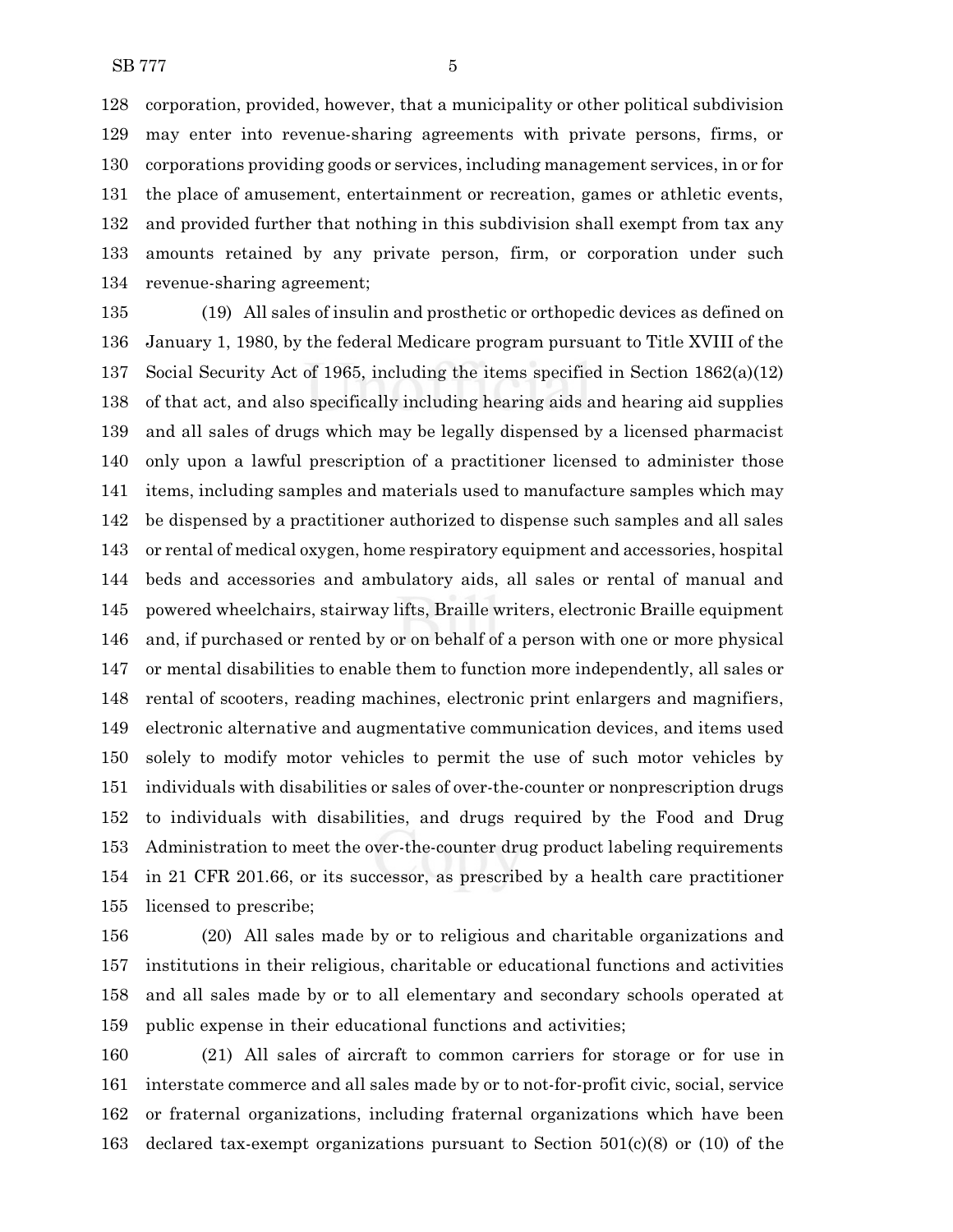1986 Internal Revenue Code, as amended, in their civic or charitable functions and activities and all sales made to eleemosynary and penal institutions and industries of the state, and all sales made to any private not-for-profit institution of higher education not otherwise excluded pursuant to subdivision (20) of this subsection or any institution of higher education supported by public funds, and all sales made to a state relief agency in the exercise of relief functions and activities;

 (22) All ticket sales made by benevolent, scientific and educational associations which are formed to foster, encourage, and promote progress and improvement in the science of agriculture and in the raising and breeding of animals, and by nonprofit summer theater organizations if such organizations are exempt from federal tax pursuant to the provisions of the Internal Revenue Code and all admission charges and entry fees to the Missouri state fair or any fair conducted by a county agricultural and mechanical society organized and operated pursuant to sections 262.290 to 262.530;

 (23) All sales made to any private not-for-profit elementary or secondary school, all sales of feed additives, medications or vaccines administered to livestock or poultry in the production of food or fiber, all sales of pesticides used in the production of crops, livestock or poultry for food or fiber, all sales of bedding used in the production of livestock or poultry for food or fiber, all sales of propane or natural gas, electricity or diesel fuel used exclusively for drying agricultural crops, natural gas used in the primary manufacture or processing of fuel ethanol as defined in section 142.028, natural gas, propane, and electricity used by an eligible new generation cooperative or an eligible new generation processing entity as defined in section 348.432, and all sales of farm machinery and equipment, other than airplanes, motor vehicles and trailers, and any freight charges on any exempt item. As used in this subdivision, the term "feed additives" means tangible personal property which, when mixed with feed for livestock or poultry, is to be used in the feeding of livestock or poultry. As used in this subdivision, the term "pesticides" includes adjuvants such as crop oils, surfactants, wetting agents and other assorted pesticide carriers used to improve or enhance the effect of a pesticide and the foam used to mark the application of pesticides and herbicides for the production of crops, livestock or poultry. As used in this subdivision, the term "farm machinery and equipment" means new or used farm tractors and such other new or used farm machinery and equipment and repair or replacement parts thereon and any accessories for and upgrades to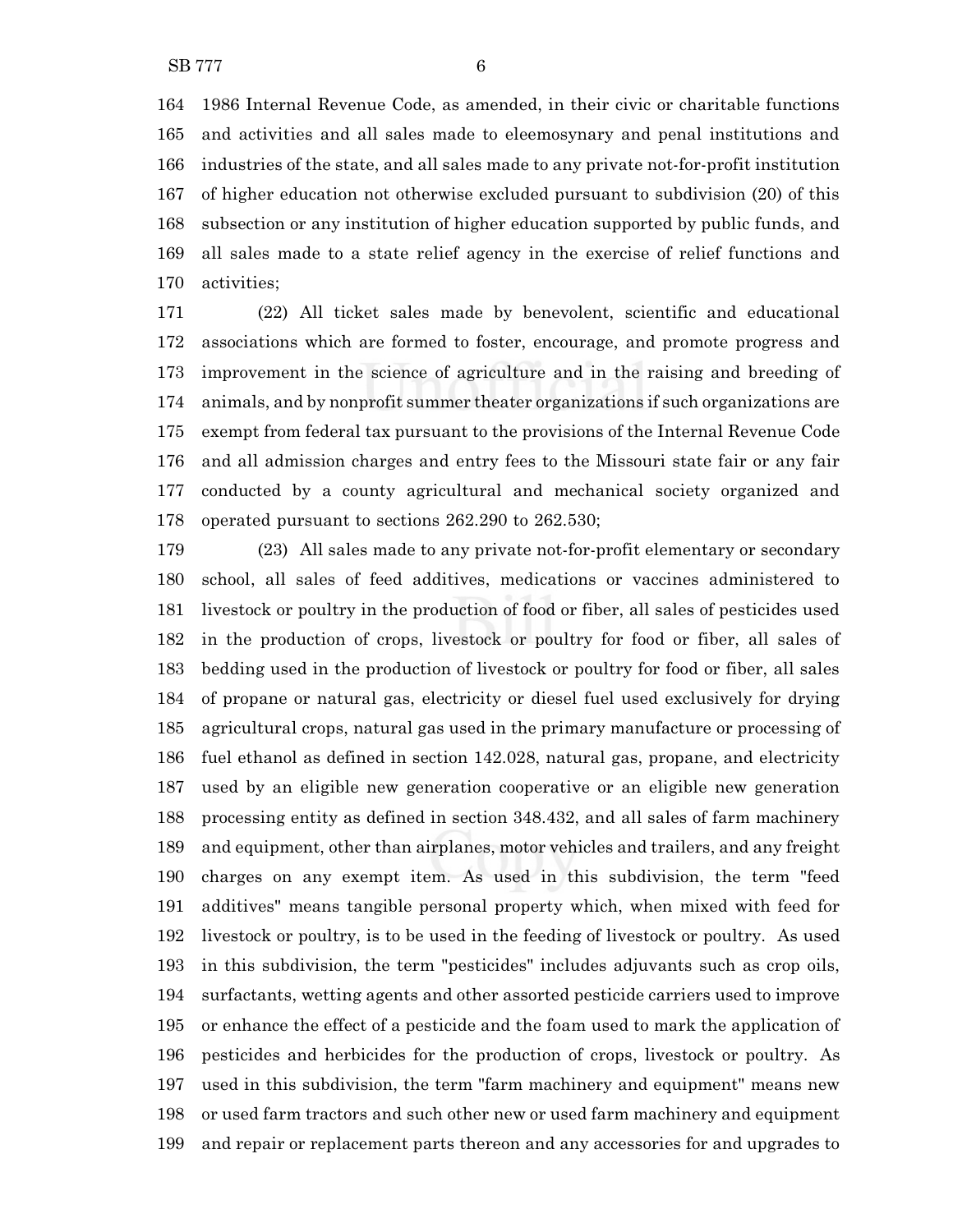such farm machinery and equipment, rotary mowers used exclusively for agricultural purposes, and supplies and lubricants used exclusively, solely, and directly for producing crops, raising and feeding livestock, fish, poultry, pheasants, chukar, quail, or for producing milk for ultimate sale at retail, including field drain tile, and one-half of each purchaser's purchase of diesel fuel therefor which is:

(a) Used exclusively for agricultural purposes;

 (b) Used on land owned or leased for the purpose of producing farm products; and

 (c) Used directly in producing farm products to be sold ultimately in processed form or otherwise at retail or in producing farm products to be fed to livestock or poultry to be sold ultimately in processed form at retail;

 (24) Except as otherwise provided in section 144.032, all sales of metered water service, electricity, electrical current, natural, artificial or propane gas, wood, coal or home heating oil for domestic use and in any city not within a county, all sales of metered or unmetered water service for domestic use:

 (a) "Domestic use" means that portion of metered water service, electricity, electrical current, natural, artificial or propane gas, wood, coal or home heating oil, and in any city not within a county, metered or unmetered water service, which an individual occupant of a residential premises uses for nonbusiness, noncommercial or nonindustrial purposes. Utility service through a single or master meter for residential apartments or condominiums, including service for common areas and facilities and vacant units, shall be deemed to be for domestic use. Each seller shall establish and maintain a system whereby individual purchases are determined as exempt or nonexempt;

 (b) Regulated utility sellers shall determine whether individual purchases are exempt or nonexempt based upon the seller's utility service rate classifications as contained in tariffs on file with and approved by the Missouri public service commission. Sales and purchases made pursuant to the rate classification "residential" and sales to and purchases made by or on behalf of the occupants of residential apartments or condominiums through a single or master meter, including service for common areas and facilities and vacant units, shall be considered as sales made for domestic use and such sales shall be exempt from sales tax. Sellers shall charge sales tax upon the entire amount of purchases classified as nondomestic use. The seller's utility service rate classification and the provision of service thereunder shall be conclusive as to whether or not the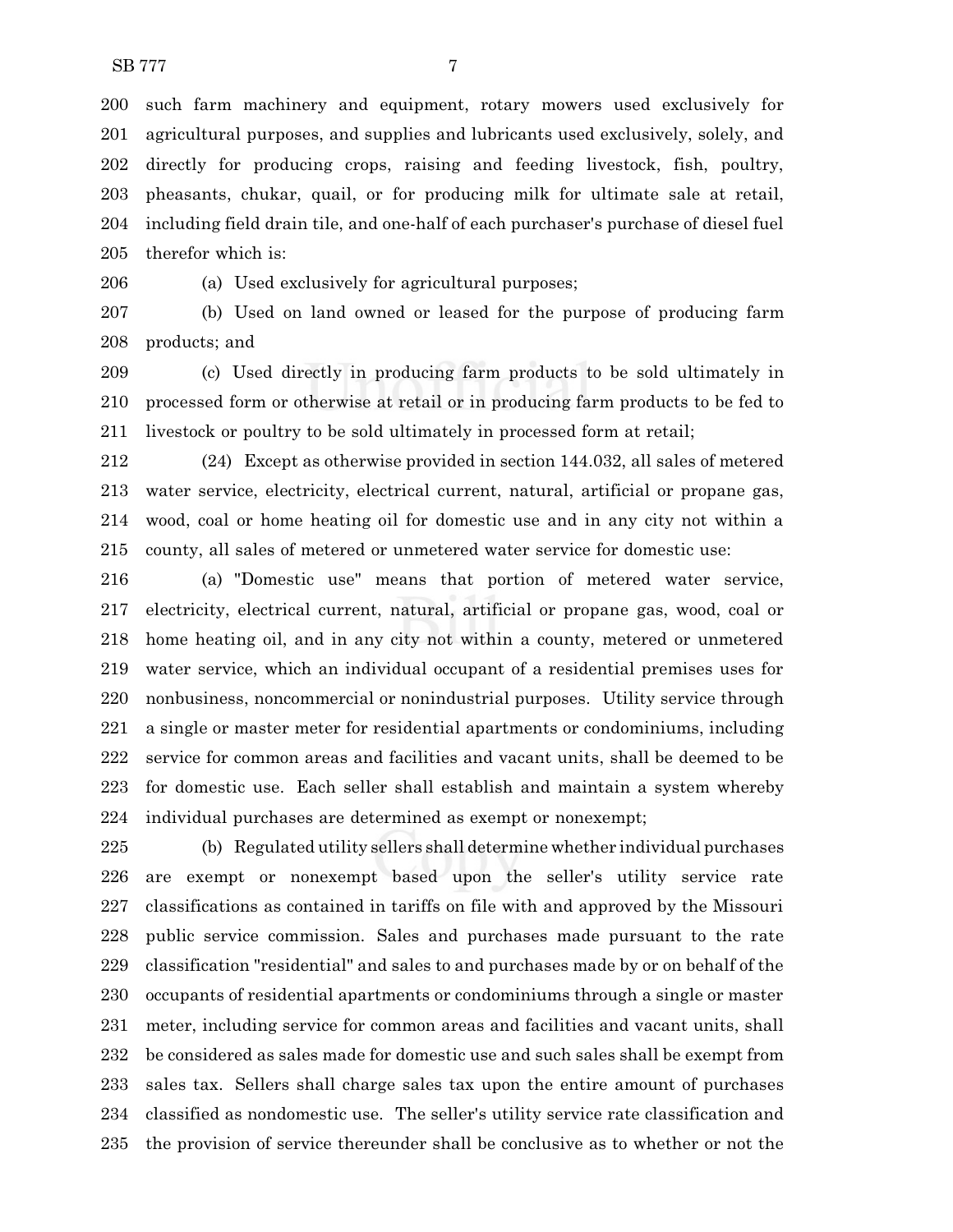utility must charge sales tax;

 (c) Each person making domestic use purchases of services or property and who uses any portion of the services or property so purchased for a nondomestic use shall, by the fifteenth day of the fourth month following the year of purchase, and without assessment, notice or demand, file a return and pay sales tax on that portion of nondomestic purchases. Each person making nondomestic purchases of services or property and who uses any portion of the services or property so purchased for domestic use, and each person making domestic purchases on behalf of occupants of residential apartments or condominiums through a single or master meter, including service for common areas and facilities and vacant units, under a nonresidential utility service rate classification may, between the first day of the first month and the fifteenth day of the fourth month following the year of purchase, apply for credit or refund to the director of revenue and the director shall give credit or make refund for taxes paid on the domestic use portion of the purchase. The person making such purchases on behalf of occupants of residential apartments or condominiums shall have standing to apply to the director of revenue for such credit or refund;

 (25) All sales of handicraft items made by the seller or the seller's spouse if the seller or the seller's spouse is at least sixty-five years of age, and if the total gross proceeds from such sales do not constitute a majority of the annual gross income of the seller;

 (26) Excise taxes, collected on sales at retail, imposed by Sections 4041, 4061, 4071, 4081, 4091, 4161, 4181, 4251, 4261 and 4271 of Title 26, United States Code. The director of revenue shall promulgate rules pursuant to chapter 536 to eliminate all state and local sales taxes on such excise taxes;

 (27) Sales of fuel consumed or used in the operation of ships, barges, or waterborne vessels which are used primarily in or for the transportation of property or cargo, or the conveyance of persons for hire, on navigable rivers bordering on or located in part in this state, if such fuel is delivered by the seller to the purchaser's barge, ship, or waterborne vessel while it is afloat upon such river;

 (28) All sales made to an interstate compact agency created pursuant to sections 70.370 to 70.441 or sections 238.010 to 238.100 in the exercise of the functions and activities of such agency as provided pursuant to the compact;

 (29) Computers, computer software and computer security systems purchased for use by architectural or engineering firms headquartered in this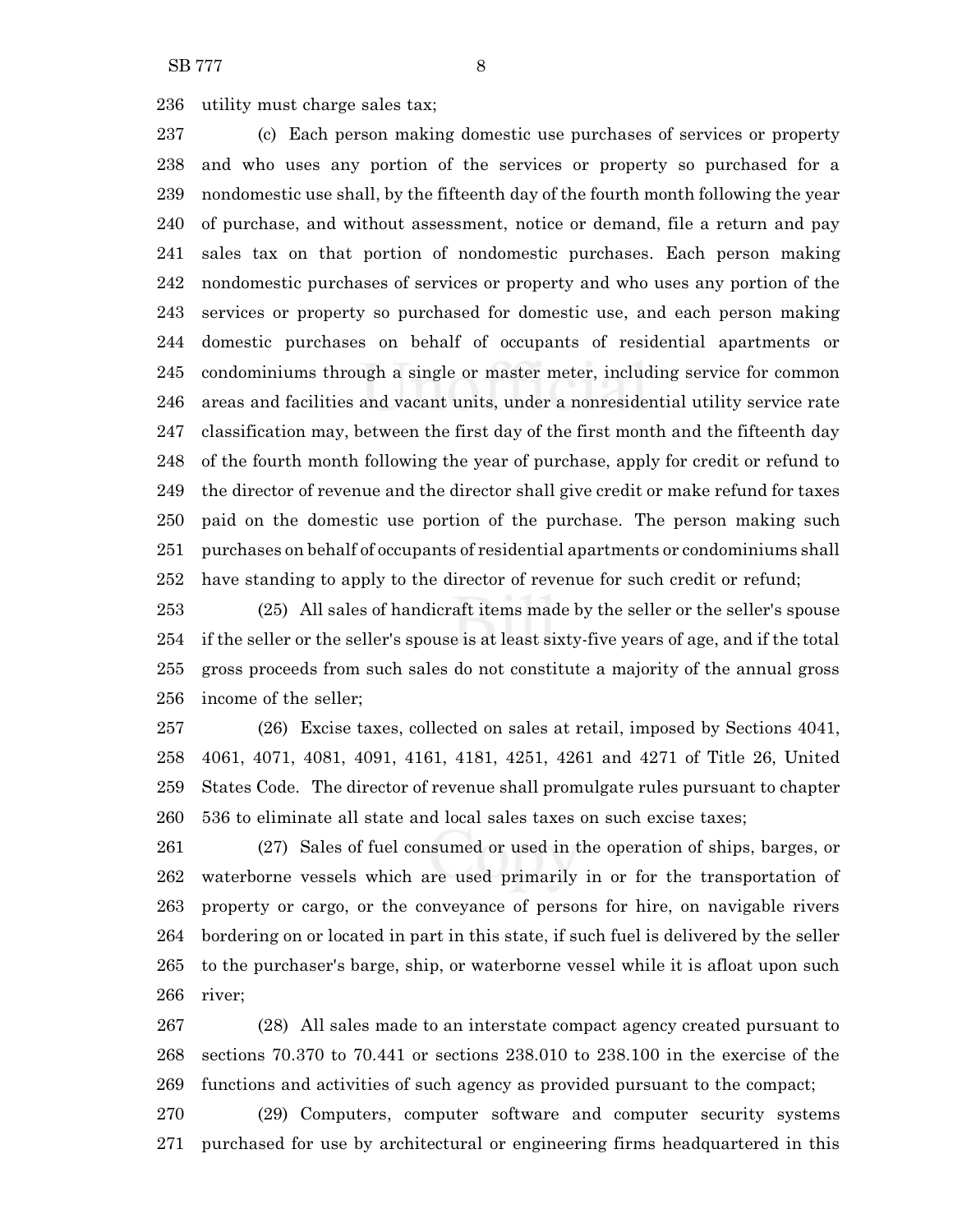state. For the purposes of this subdivision, "headquartered in this state" means the office for the administrative management of at least four integrated facilities operated by the taxpayer is located in the state of Missouri;

 (30) All livestock sales when either the seller is engaged in the growing, producing or feeding of such livestock, or the seller is engaged in the business of buying and selling, bartering or leasing of such livestock;

 (31) All sales of barges which are to be used primarily in the transportation of property or cargo on interstate waterways;

 (32) Electrical energy or gas, whether natural, artificial or propane, water, or other utilities which are ultimately consumed in connection with the manufacturing of cellular glass products or in any material recovery processing plant as defined in subdivision (5) of this subsection;

 (33) Notwithstanding other provisions of law to the contrary, all sales of pesticides or herbicides used in the production of crops, aquaculture, livestock or poultry;

 (34) Tangible personal property and utilities purchased for use or consumption directly or exclusively in the research and development of agricultural/biotechnology and plant genomics products and prescription pharmaceuticals consumed by humans or animals;

(35) All sales of grain bins for storage of grain for resale;

 (36) All sales of feed which are developed for and used in the feeding of pets owned by a commercial breeder when such sales are made to a commercial breeder, as defined in section 273.325, and licensed pursuant to sections 273.325 to 273.357;

 (37) All purchases by a contractor on behalf of an entity located in another state, provided that the entity is authorized to issue a certificate of exemption for purchases to a contractor under the provisions of that state's laws. For purposes of this subdivision, the term "certificate of exemption" shall mean any document evidencing that the entity is exempt from sales and use taxes on purchases pursuant to the laws of the state in which the entity is located. Any contractor making purchases on behalf of such entity shall maintain a copy of the entity's exemption certificate as evidence of the exemption. If the exemption certificate issued by the exempt entity to the contractor is later determined by the director of revenue to be invalid for any reason and the contractor has accepted the certificate in good faith, neither the contractor or the exempt entity shall be liable for the payment of any taxes, interest and penalty due as the result of use of the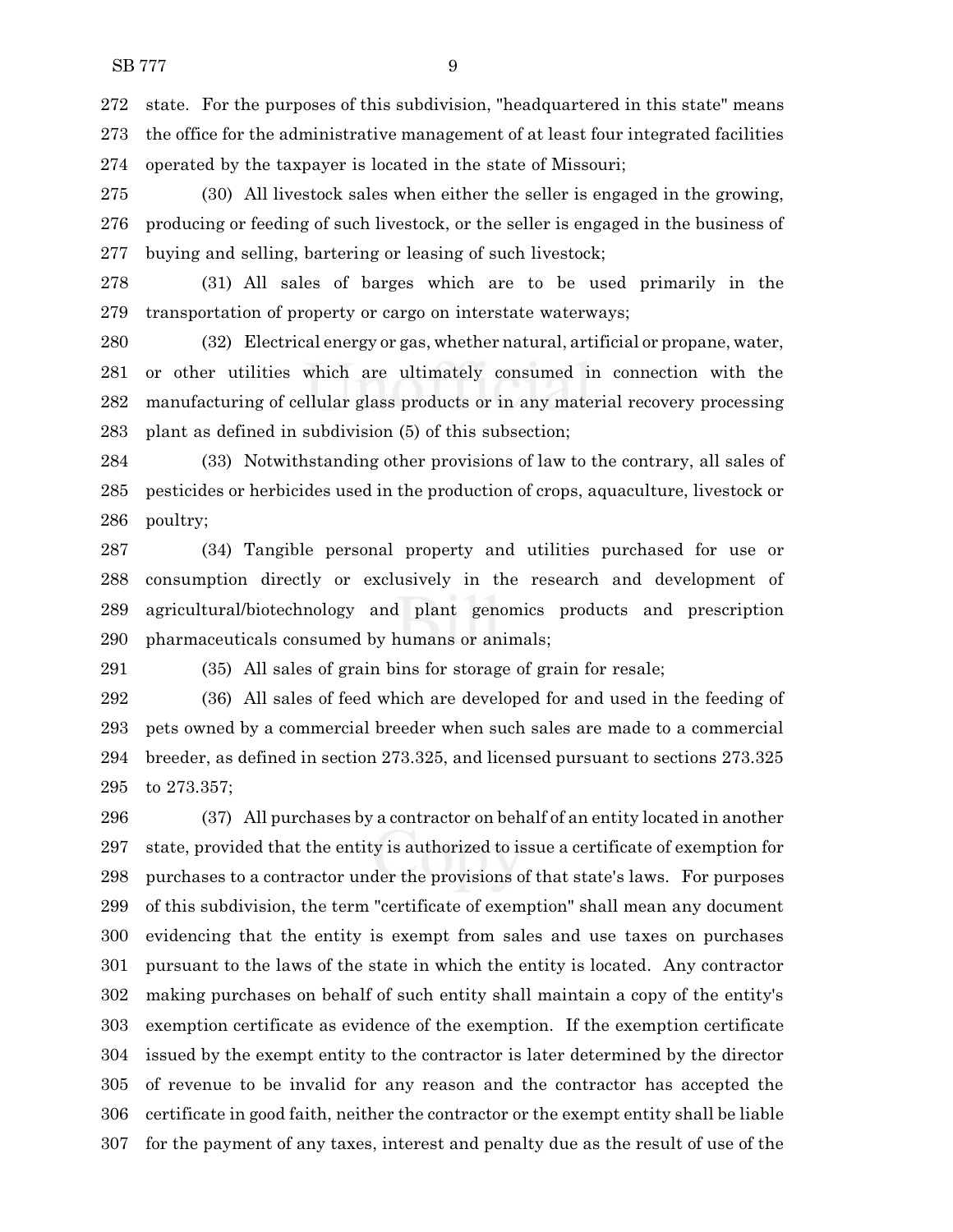invalid exemption certificate. Materials shall be exempt from all state and local sales and use taxes when purchased by a contractor for the purpose of fabricating tangible personal property which is used in fulfilling a contract for the purpose of constructing, repairing or remodeling facilities for the following:

 (a) An exempt entity located in this state, if the entity is one of those entities able to issue project exemption certificates in accordance with the provisions of section 144.062; or

 (b) An exempt entity located outside the state if the exempt entity is authorized to issue an exemption certificate to contractors in accordance with the provisions of that state's law and the applicable provisions of this section;

 (38) All sales or other transfers of tangible personal property to a lessor who leases the property under a lease of one year or longer executed or in effect at the time of the sale or other transfer to an interstate compact agency created pursuant to sections 70.370 to 70.441 or sections 238.010 to 238.100;

 (39) Sales of tickets to any collegiate athletic championship event that is held in a facility owned or operated by a governmental authority or commission, a quasi-governmental agency, a state university or college or by the state or any political subdivision thereof, including a municipality, and that is played on a neutral site and may reasonably be played at a site located outside the state of Missouri. For purposes of this subdivision, "neutral site" means any site that is not located on the campus of a conference member institution participating in the event;

 (40) All purchases by a sports complex authority created under section 64.920, and all sales of utilities by such authority at the authority's cost that are consumed in connection with the operation of a sports complex leased to a professional sports team;

 (41) **[**Beginning January 1, 2009, but not after January 1, 2015,**] All** materials, replacement parts, and equipment purchased for use directly upon, and for the modification, replacement, repair, and maintenance of aircraft, aircraft power plants, and aircraft accessories;

 (42) Sales of sporting clays, wobble, skeet, and trap targets to any shooting range or similar places of business for use in the normal course of business and money received by a shooting range or similar places of business from patrons and held by a shooting range or similar place of business for redistribution to patrons at the conclusion of a shooting event**;**

**(43) Any new or used aircraft sold or delivered in this state to a**